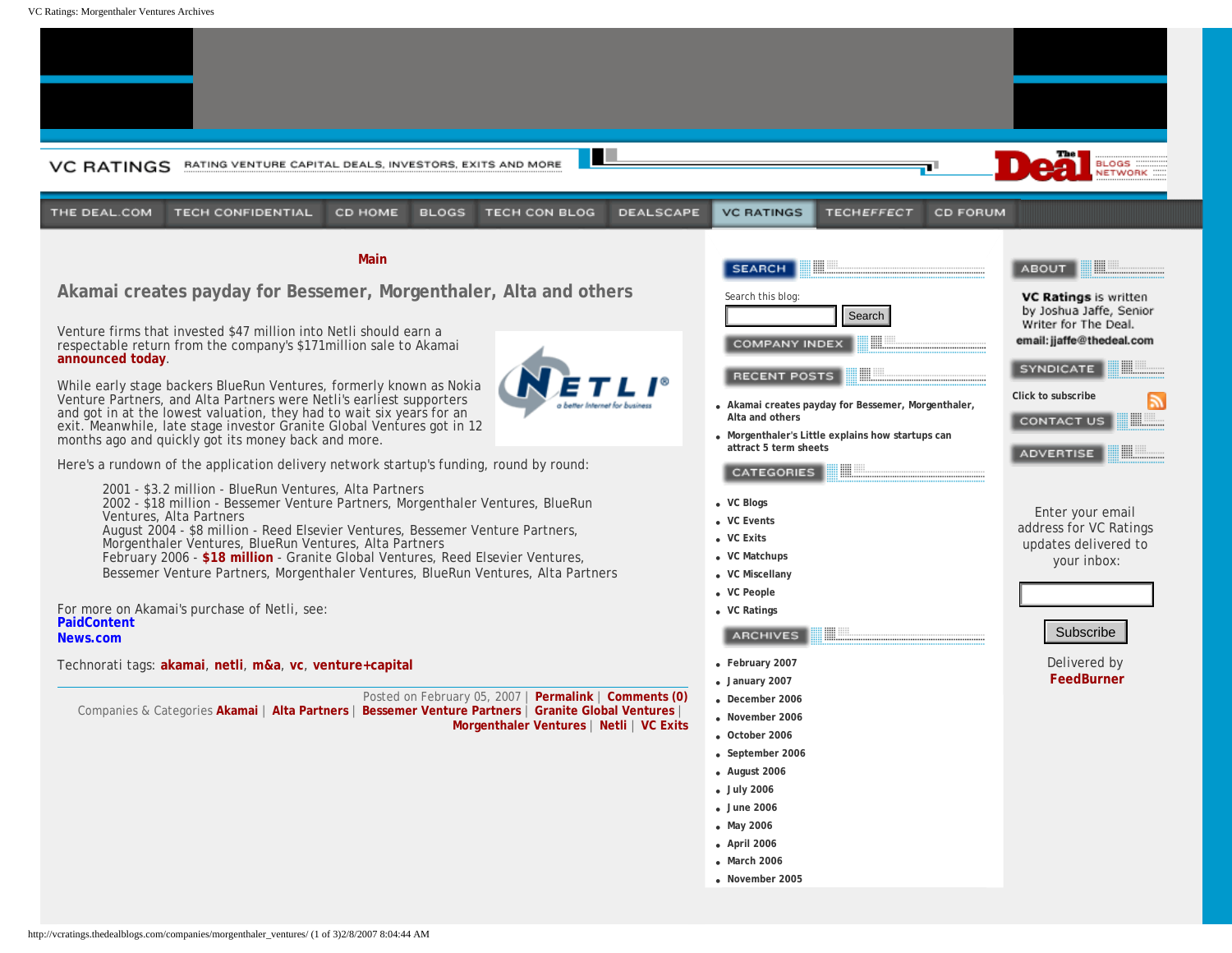

**Morgenthaler's Little explains how startups can attract 5 term sheets**

Does 1 million hits equal 5 term sheets? If you ask Gary Little, a general partner at Morgenthaler Ventures, it might.

He said Thursday at the **[IBF](http://www.ibfconferences.com/ibf/viewdetails.asp?lstconfname=165)** venture capital conference that when a consumer Internet startup's traffic on Alexa spikes above 1 million hits, 5 term sheets from venture capitalists quickly ensue. He predicted that some of those venture financings will yield "spectacular returns". However, Little added that those gains will not be well distributed across the venture industry. Instead, 90% of the gains will accrue to 10% of the firms.

So, are there any unfunded startups out there with Alexa traffic charts heading up and to the right nearing that 1 million mark?